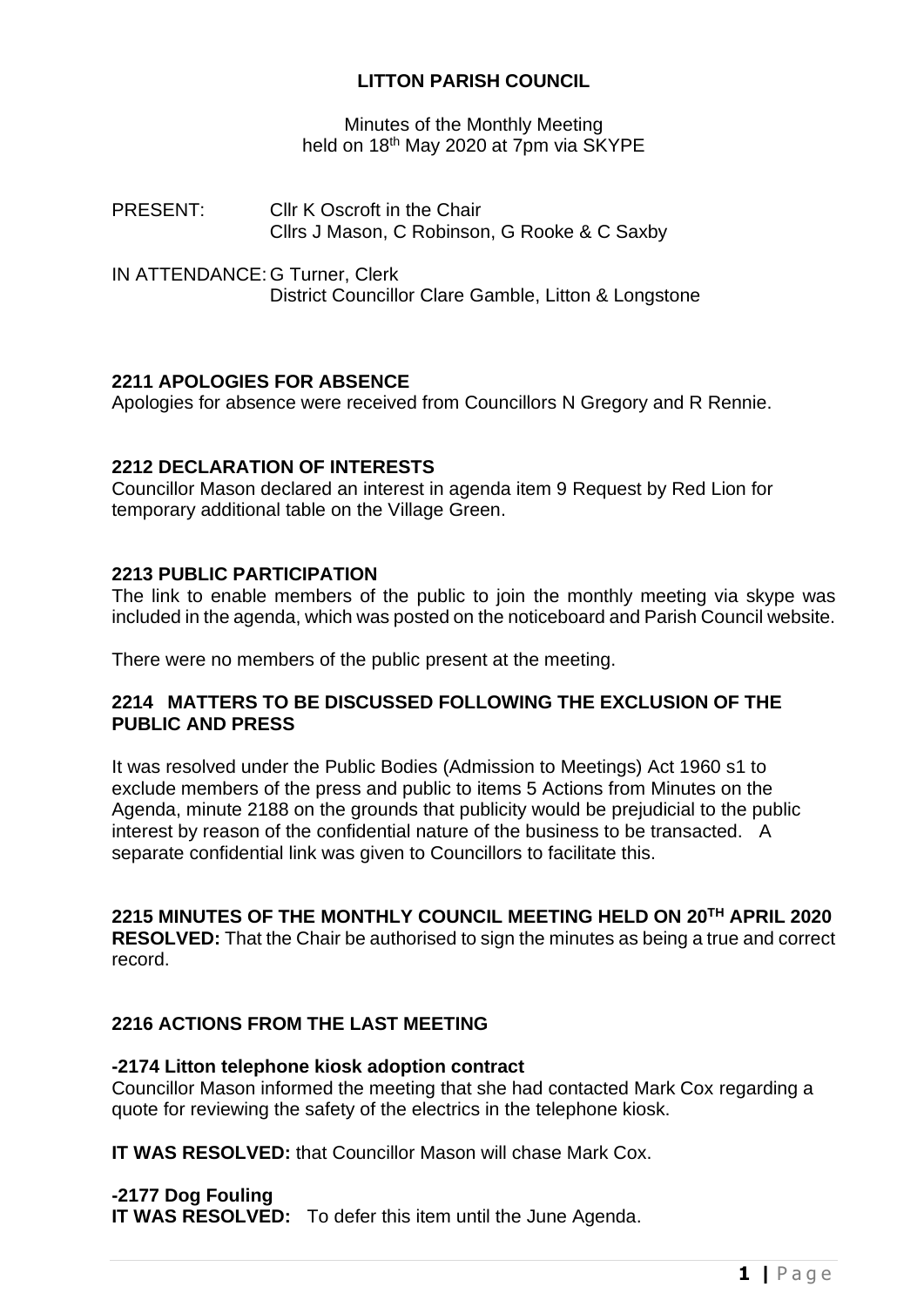# **-2188 VEHICULAR ACCESS ACROSS VILLAGE GREENS**

A letter regarding the revised Village Greens Licence Agreement was circulated to members.

**IT WAS RESOLVED:** to approach the Council's Legal Adviser (voluntary) for advice.

## **-2215 REQUEST FOR ONGOING SUPPORT FOR MAINTENANCE OF THE DEFIBRILLATOR AT LITTON VILLAGE HALL**

The Clerk informed the meeting that she had contacted Friends of Litton about taking over the daily checks and maintenance of the defibrillator outside Litton Village Hall.

**IT WAS RESOLVED:** To chase Friends of Litton for a response.

## **2217 PROPOSED TEMPORARY AMENDMENT TO FINANCIAL REGULATIONS DURING CORONAVIRUS PANDEMIC**

Amended Financial Regulations were circulated to members.

**IT WAS RESOLVED:** That the Council will move towards online payments, in future, for invoices rather than cheques irrespective of coronavirus.

**IT WAS FURTHER RESOLVED:** That the Clerk will review and amend the Financial Regulations where necessary to facilitate this and make it a permanent amendment.

## **2218 INSURANCE RENEWAL & COMPARISONS**

An email and insurance proposals from Came & Co were circulated to members.

**IT WAS RESOLVED:** To enter into a 3 year insurance agreement with Pen Underwriting Limited in order to take advantage of the reduced annual premium, which for 2020/21 is £611.15.

# **2219 REVIEW OF FIXED ASSETS REGISTER**

A copy of the Council's Fixed Assets Register was circulated to members.

**RESOLVED:** That the Fixed Asset Register be approved for the next 12 months.

**It WAS ALSO RESOLVED:** That District Councillor Clare Gamble will find out whether the bus shelter in Litton is owned by DDDC.

## **2220 REQUEST BY THE RED LION FOR TEMPORARY ADDITIONAL TABLES ON THE VILLAGE GREEN**

Jeanne Mason informed the members that once the pub is allowed to re-open it will be impossible for drinks to be consumed inside because of the need for social distancing. She therefore requested that the Council allow additional tables, which will be removed overnight, to be placed temporarily on the Village Green while the social distancing measures are in place.

**IT WAS RESOLVED:** That the pub be allowed to place additional temporary tables on the Village Green whilst social distancing is necessary.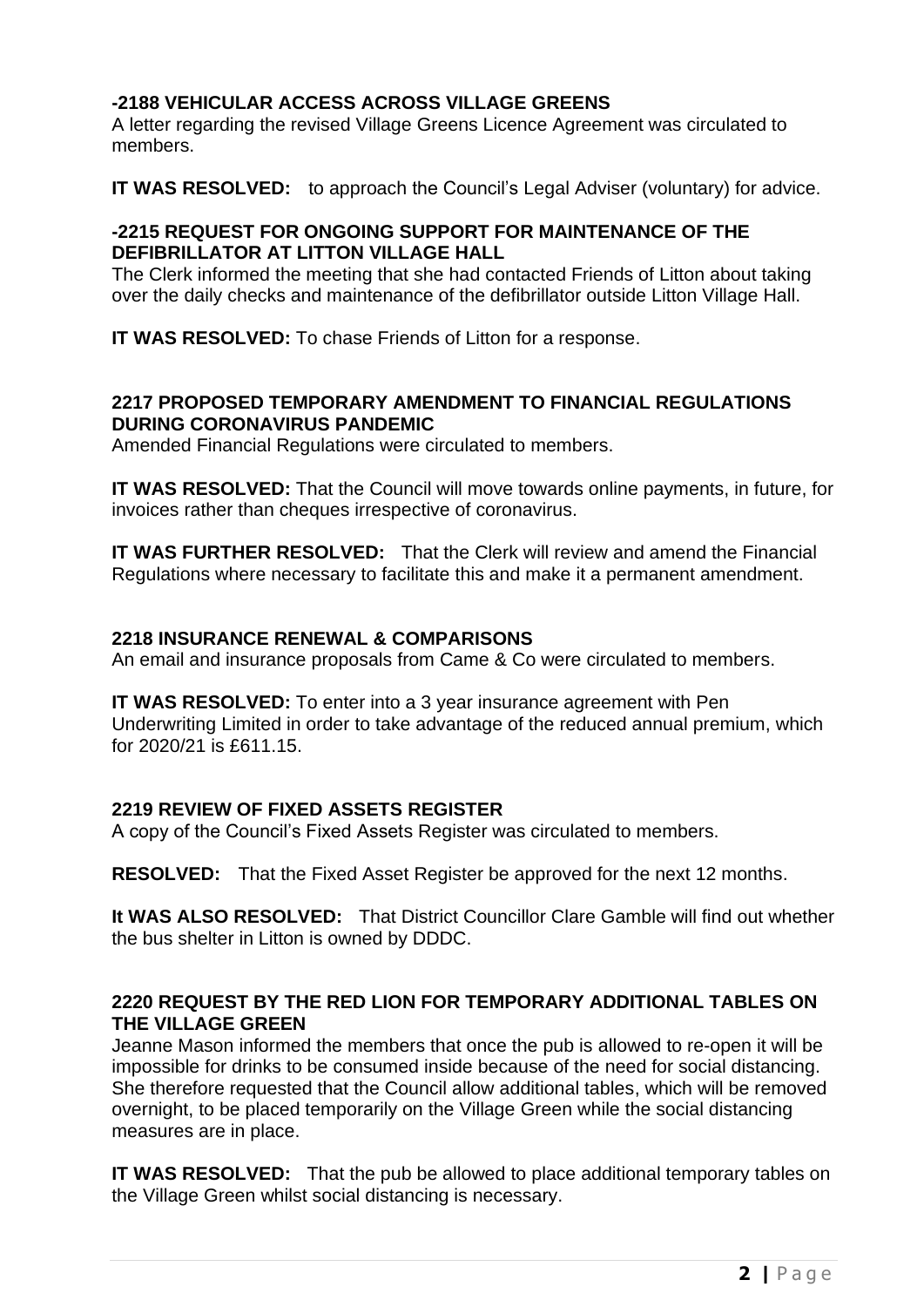# **2221 HANDYPERSON'S QUARTER 4 2019/20 REPORT**

The handyperson's final report for 2019/20 was circulated to members.

**IT WAS RESOLVED:** That Councillors will have a look at the seating area at Cressbrook Village Green and consider the recommendations for improvements made by the Handyperson.

**IT WAS FURTHER RESOLVED:** That the wording to the draft text regarding the parish cemetery grave marker scheme is amended in the manner previously discussed.

## **2222 PLANNING APPLICATIONS**

Application Number NP/DDD/0420/0340 – 68 Badger Cottage, Top Cottages, Cressbrook Listed Building consent – Provision of conservatory and internal alterations to first floor and ground floor bathroom.

**RESOLVED:** That the council supports the application and will write to PDNPA accordingly.

#### **2223 FINANCE (SCHEDULE OF ACCOUNTS ATTACHED) (i) Accounts for Payment**

The Clerk submitted a schedule of accounts in the sum of £2,345.20 for approval.

It was noted that the precept of £8,407 had been received from DDDC and the current account balance at 18<sup>th</sup> May 2020 was £10,838.52.

**IT WAS RESOLVED:** That the schedule of accounts be signed and the accounts to which they relate be paid.

The Annual Governance and Accountability Return 2019/20 Part 2 with supporting bank reconciliations and explanations of variances were circulated to members and the following was **RESOLVED:**

(ii) To approve the Certificate of Exemption

(iii) That the Annual Governance Statement, Section 1 of the Return is approved and signed by the Chair and Clerk.

(iv) That the Accounting Statements, Section 2 of the Return are approved and signed by the Responsible Financial Officer and Chair.

(v) The internal auditor's report on the 2019/20 Annual Return was noted.

## **2224 CORRESPONDENCE**

An email from John Harris regarding placing a link to his walking website was circulated to members.

**IT WAS RESOLVED:** that as the routes included walks around the vicinity of the Parish the Council would post the link onto its website.

An email from DALC regarding Climate Change was circulated to members.